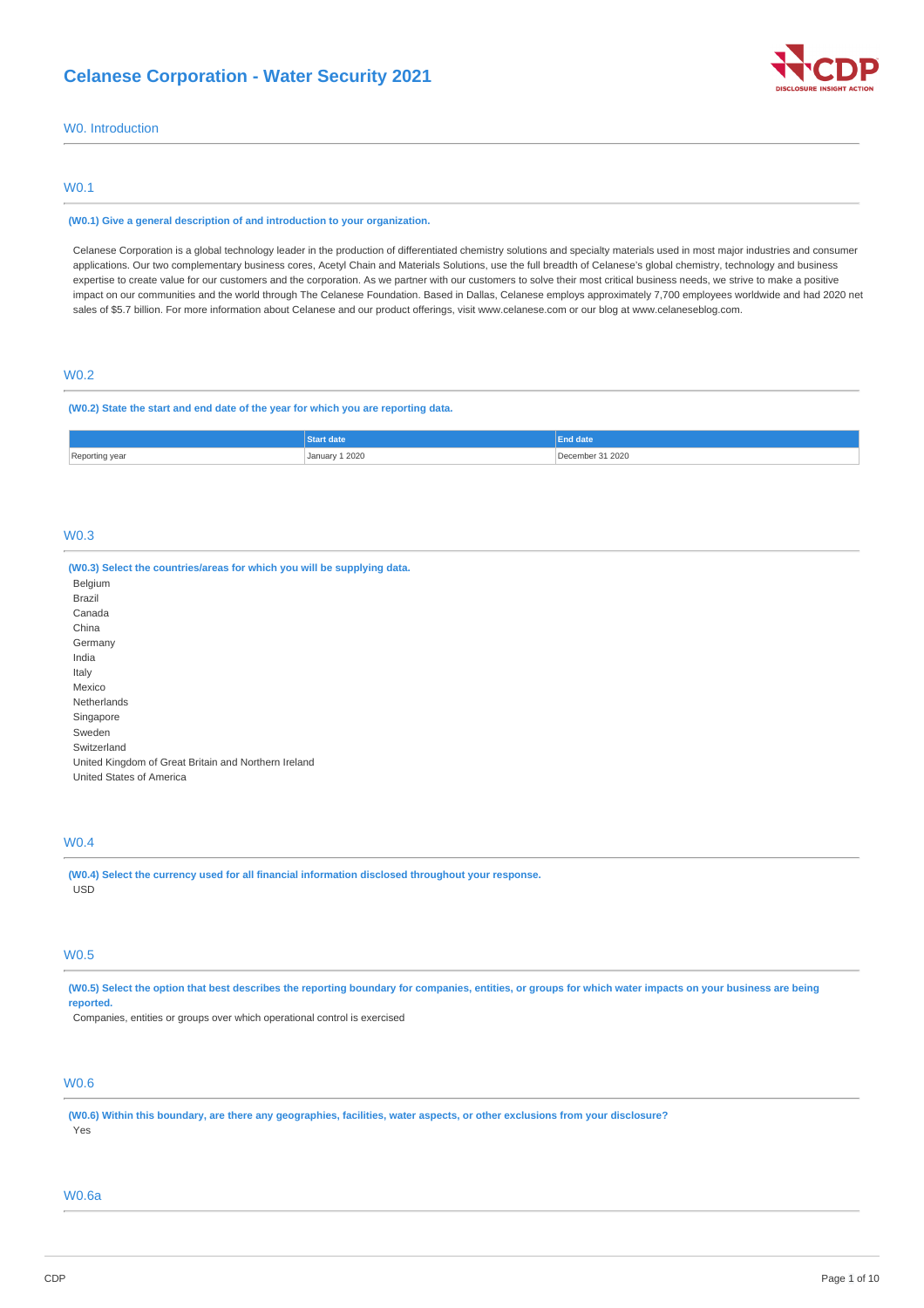| Offices | We have not vet implemented a system to track water impacts in offices located outside of our manufacturing facilities locations. |
|---------|-----------------------------------------------------------------------------------------------------------------------------------|

## W1. Current state

# W1.1

# (W1.1) Rate the importance (current and future) of water quality and water quantity to the success of your business.

|                                                                                        | rating    | importance importance<br>rating | Direct use   Indirect use   Please explain                                                                                                                                                                                                                                                                                                               |
|----------------------------------------------------------------------------------------|-----------|---------------------------------|----------------------------------------------------------------------------------------------------------------------------------------------------------------------------------------------------------------------------------------------------------------------------------------------------------------------------------------------------------|
| Sufficient amounts of good quality Vital<br>freshwater available for use               |           | Vital                           | In 2020 freshwater withdrawal volumes were estimated at 79% of total water withdrawn. Water is needed for Celanese manufacturing operations.<br>Water is used in many ways including, for steam generation, cooling, washing, as a solvent and as a product ingredient. There is also a need for<br>potable water for on-site employees and contractors. |
| Sufficient amounts of recycled,<br>brackish and/or produced water<br>available for use | Important | Important                       | In 2020, recycled water was approximately 1.3% of total water withdrawals. Recycled water volumes include water used more than once, including<br>treated wastewater effluent and condensate reused from the generation of steam.                                                                                                                        |

# W1.2

# (W1.2) Across all your operations, what proportion of the following water aspects are regularly measured and monitored?

|                                                                                                                              | % of<br>sites/facilities/operations | <b>Please explain</b>                                                                                                                                                                                                                                                                                                                                                                                                                          |
|------------------------------------------------------------------------------------------------------------------------------|-------------------------------------|------------------------------------------------------------------------------------------------------------------------------------------------------------------------------------------------------------------------------------------------------------------------------------------------------------------------------------------------------------------------------------------------------------------------------------------------|
| Water withdrawals - total volumes                                                                                            | 100%                                | Celanese collects data on water withdrawals for each facility in a global database system. Data entry has specific standardized reporting<br>requirements and facilities receive training on this system. Facility water withdrawals are measured and monitored based on meters,<br>instrumentation and/or monthly utility bills. Each facility works to ensure that sufficient quantities of water are available for reliable operations.     |
| Water withdrawals - volumes by source                                                                                        | 100%                                | Celanese collects data on water withdrawals for each facility in a global database system. Data entry has specific standardized reporting<br>requirements and facilities receive training on this system. Facility water withdrawals are measured and monitored based on meters,<br>instrumentation and/or monthly utility bills. Each facility works to ensure that sufficient quantities of water are available for reliable operations.     |
| Entrained water associated with your<br>metals & mining sector activities - total<br>volumes [only metals and mining sector] | <not applicable=""></not>           | <not applicable=""></not>                                                                                                                                                                                                                                                                                                                                                                                                                      |
| Produced water associated with your oil &<br>gas sector activities - total volumes [only<br>oil and gas sector]              | <not applicable=""></not>           | <not applicable=""></not>                                                                                                                                                                                                                                                                                                                                                                                                                      |
| Water withdrawals quality                                                                                                    | 100%                                | Celanese facilities may perform testing of incoming water as determined by specific operating plans and procedures. Treatment to de-<br>mineralize water may occur at some facilities to operate and maintain cooling, heating and steam systems.                                                                                                                                                                                              |
| Water discharges - total volumes                                                                                             | 100%                                | Celanese collects data on water discharges for each facility in a global database system. Data entry has specific standardized reporting<br>requirements and facilities receive training on this system. Facility water discharges are measured and monitored based on meters,<br>instrumentation and/or monthly utility bills.                                                                                                                |
| Water discharges - volumes by<br>destination                                                                                 | 100%                                | Celanese collects data on water discharges for each facility in a global database system. Data entry has specific standardized reporting<br>requirements and facilities receive training on this system. Facility water discharges are measured and monitored based on meters,<br>instrumentation and/or monthly utility bills.                                                                                                                |
| Water discharges - volumes by treatment $ 1-25 $<br>method                                                                   |                                     | Celanese facilities that treat wastewater and directly discharge treated effluent to the environment are included in this reporting element.<br>These facilities treat and monitor effluent discharges under government-issued discharge permits and regulatory authorities.                                                                                                                                                                   |
| Water discharge quality - by standard<br>effluent parameters                                                                 | $1 - 25$                            | Celanese facilities that treat wastewater and directly discharge treated effluent to the environment are included in this reporting element.<br>These facilities treat and monitor effluent discharges under government-issued discharge permits and regulatory authorities.                                                                                                                                                                   |
| Water discharge quality - temperature                                                                                        | $1 - 25$                            | Celanese facilities that treat wastewater and directly discharge treated effluent to the environment are included in this reporting element.<br>These facilities treat and monitor effluent discharges under government-issued discharge permits and regulatory authorities.                                                                                                                                                                   |
| Water consumption - total volume                                                                                             | 100%                                | Celanese collects data on water discharges for each facility in a global database system. Data entry has specific standardized reporting<br>requirements and facilities receive training on this system. Facility discharges are measured and monitored based on meters, instrumentation<br>and/or monthly utility bills. Celanese follows the calculation method to derive consumption volumes (water withdrawals minus water<br>discharges). |
| Water recycled/reused                                                                                                        | 100%                                | Celanese facilities recycled/reused approximately 1.3% of total water withdrawals. Recycled water volumes include water used more than<br>once, including treated wastewater effluent and condensate reused from the generation of steam.                                                                                                                                                                                                      |
| The provision of fully-functioning, safely<br>managed WASH services to all workers                                           | 100%                                | Celanese facilities provide permanent or temporary access to clean water (bottled water and/or potable water), sanitation facilities, and<br>hygiene facilities for protective measures (e.g., hand washing stations, eye washes, and safety showers). Additionally, we provide temporary<br>services to workers during large capital projects or turnarounds where temporary workforces will be working at our facilities.                    |

# W1.2b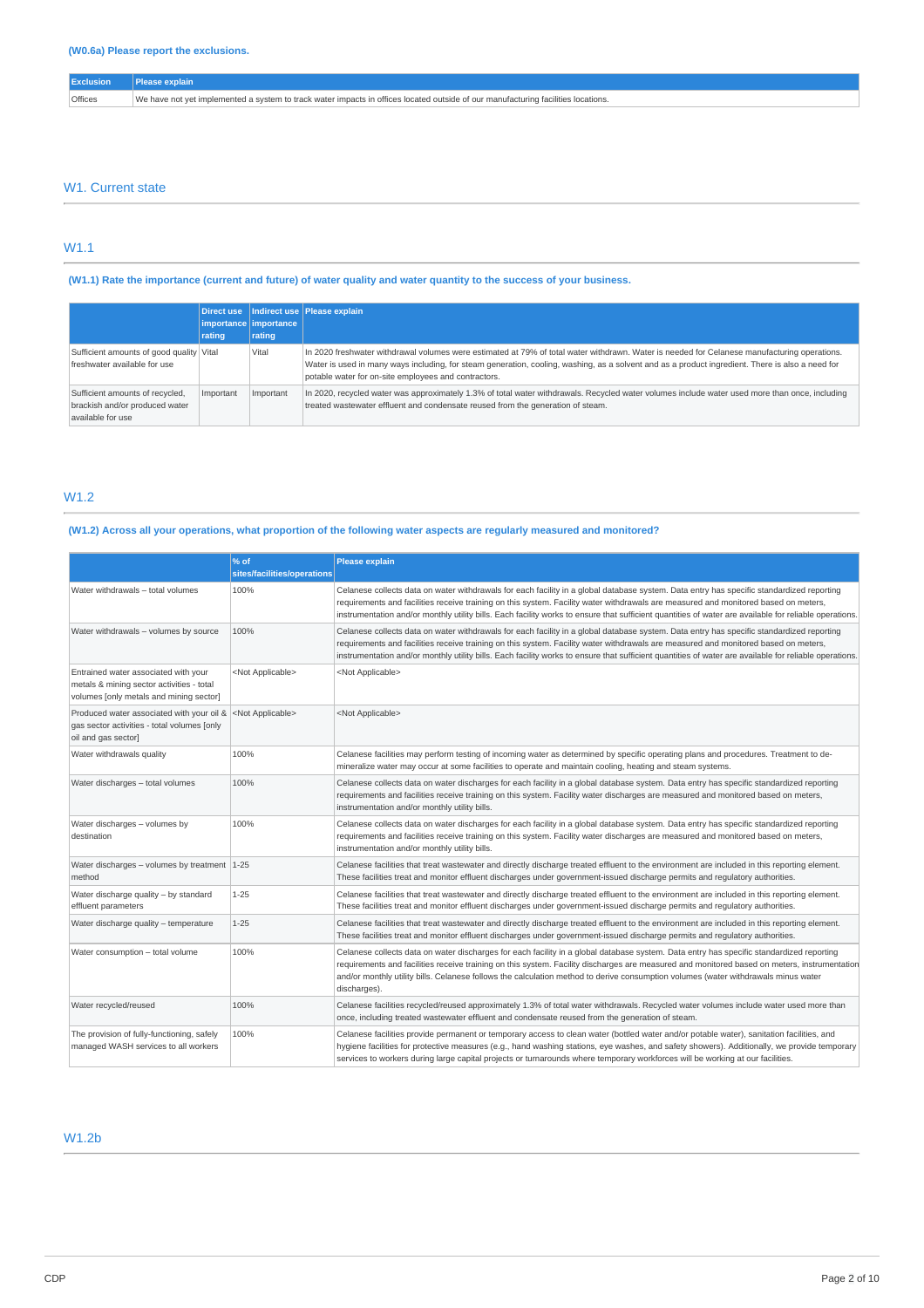## (W1.2b) What are the total volumes of water withdrawn, discharged, and consumed across all your operations, and how do these volumes compare to the **previous reporting year?**

|                           | <b>Volume</b><br>(megaliters/year) | <b>Comparison with previous reporting</b><br>vear | Please explain                                                                                                                             |
|---------------------------|------------------------------------|---------------------------------------------------|--------------------------------------------------------------------------------------------------------------------------------------------|
| Total<br>withdrawals      | 150097                             | This is our first year of measurement             | This is Celanese's first formal year of CDP water disclosure reporting. Future years will include a comparison of prior year<br>volumes.   |
| Total discharges   135357 |                                    | This is our first year of measurement             | This is Celanese's first formal year of CDP water disclosure reporting. Future years will include a comparison of prior year<br>volumes.   |
| Total<br>consumption      | 14740                              | This is our first year of measurement             | This is Celanese's first formal year of CDP water disclosure reporting. Future years will include a comparison with prior year<br>volumes. |

# W1.2d

## **(W1.2d) Indicate whether water is withdrawn from areas with water stress and provide the proportion.**

|         | <b>Withdrawals</b>  %<br>are from<br>areas with<br><b>water stress</b> | withdrawn<br>from areas<br>with water<br><b>stress</b> | <b>with</b><br><b>previous</b><br>reporting<br>vear | tool                   | Comparison   Identification   Please explain                                                                                                                                                                                                                                                                                                                                                                                                                                                       |
|---------|------------------------------------------------------------------------|--------------------------------------------------------|-----------------------------------------------------|------------------------|----------------------------------------------------------------------------------------------------------------------------------------------------------------------------------------------------------------------------------------------------------------------------------------------------------------------------------------------------------------------------------------------------------------------------------------------------------------------------------------------------|
| Row Yes |                                                                        | $1 - 10$                                               | This is our<br>first year of<br>measurement         | <b>WRI</b><br>Aqueduct | Celanese, working with the WRI Aqueduct Water Risk Atlas tool identified 10.5% of total water withdrawals are from regions with high /extremely<br>high "baseline water stress" scores. This indicator reflects water stress in terms of the quantity of water resource available. Work is ongoing to<br>develop a comprehensive water risk assessment process for direct operations and we recently began evaluating risk tools such as the Ecolab<br>Smart Water Navigator/Water Risk Monetizer. |

# W1.2h

# **(W1.2h) Provide total water withdrawal data by source.**

|                                                                                           | <b>Relevance Volume</b> | (megaliters/year) with | <b>Comparison</b><br>previous<br>reporting<br>vear | Please explain                                                                                                                                                                                                                                                                                                                                                                                             |
|-------------------------------------------------------------------------------------------|-------------------------|------------------------|----------------------------------------------------|------------------------------------------------------------------------------------------------------------------------------------------------------------------------------------------------------------------------------------------------------------------------------------------------------------------------------------------------------------------------------------------------------------|
| Fresh surface water.<br>including rainwater, water<br>from wetlands, rivers, and<br>lakes | Relevant                | 118531                 | This is our<br>first year of<br>measurement        | Celanese collects data on water withdrawal sources for each facility in a global data base system. Data entry has specific standardized<br>reporting requirements and facilities receive training on this system. Facility water withdrawal is measured and monitored based on<br>meters, instrumentation and/or monthly utility bills. In 2020, 79% of water withdrawals were from surface water sources. |
| Brackish surface<br>water/Seawater                                                        | Relevant                | $\Omega$               | This is our<br>first year of<br>measurement        | Volume reported is zero, however our global database system has the capability to track this volume in the future should our facilities<br>withdraw brackish surface waters.                                                                                                                                                                                                                               |
| Groundwater - renewable                                                                   | Relevant                | 11245                  | This is our<br>first year of<br>measurement        | Celanese collects data on water withdrawal sources for each facility in a global database system. Data entry has specific standardized<br>reporting requirements and facilities receive training on this system. Facilities water withdrawal is measured and monitored based on<br>meters, instrumentation and/or monthly utility bills. In 2020, 7.5% of water withdrawals were from groundwater wells.   |
| Groundwater - non-<br>renewable                                                           | Relevant                | $\Omega$               | This is our<br>first year of<br>measurement        | Volume reported is zero, however our global database system has the capability to track this volume in the future should our facilities<br>withdraw groundwater from non-renewable sources.                                                                                                                                                                                                                |
| Produced/Entrained water                                                                  | Relevant                | l O                    | This is our<br>first year of<br>measurement        | Volume reported in zero, however our global database system has the capability to track this volume in the future.                                                                                                                                                                                                                                                                                         |
| Third party sources                                                                       | Relevant                | 20231                  | This is our<br>first year of<br>measurement        | Celanese collects data on water withdrawal sources for each facility in a global data base system. Data entry has specific standardized<br>reporting requirements and sites receive training on this system. Facilities water withdrawal is measured and monitored based on<br>meters, instrumentation and/or monthly utility bills. In 2020, 13.5% of water withdrawals were from third party sources.    |

## W2. Business impacts

# W2.1

**(W2.1) Has your organization experienced any detrimental water-related impacts?** No

# W2.2

(W2.2) In the reporting year, was your organization subject to any fines, enforcement orders, and/or other penalties for water-related regulatory violations? Yes, fines, enforcement orders or other penalties but none that are considered as significant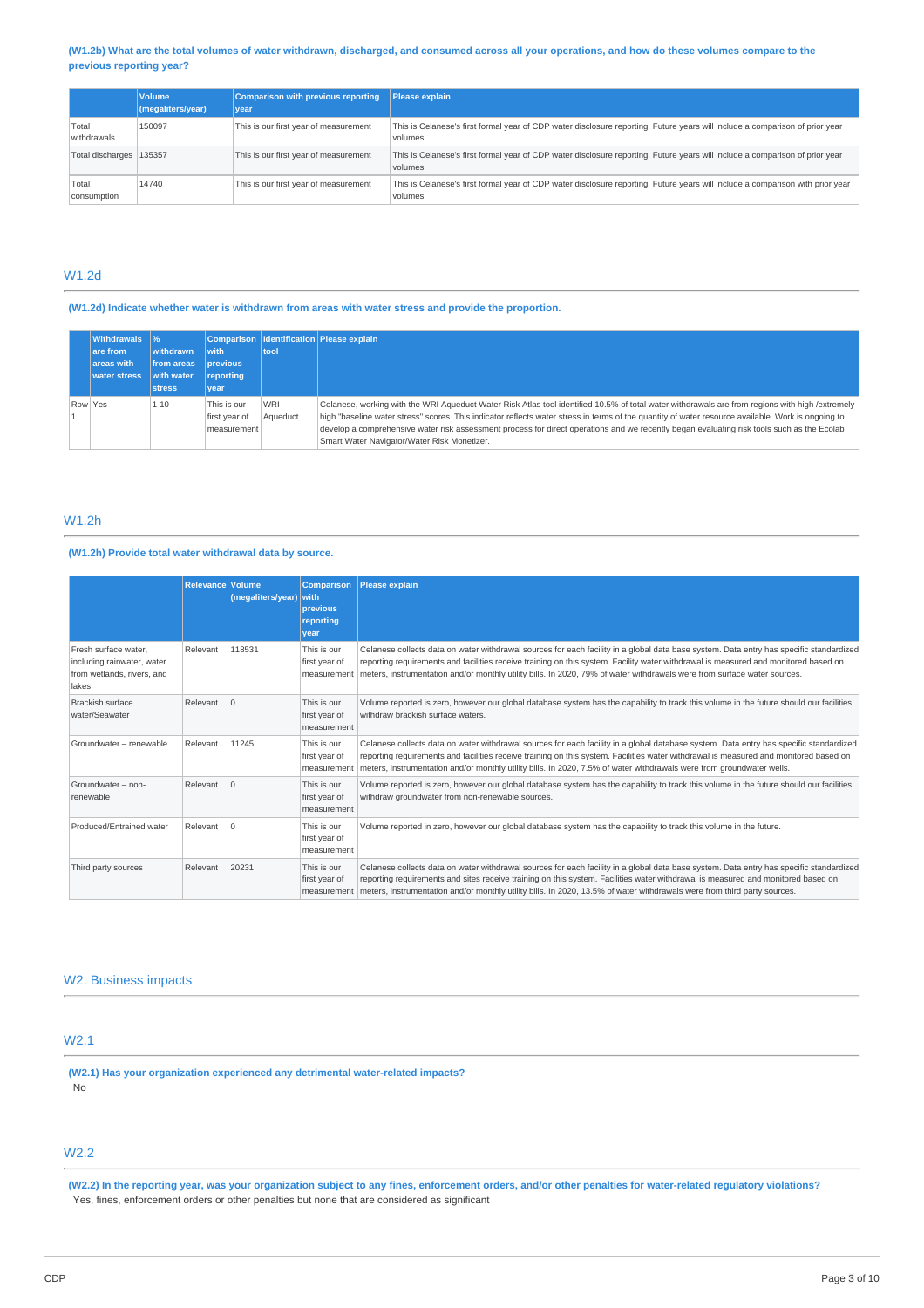# W3.3

**(W3.3) Does your organization undertake a water-related risk assessment?** No, water risks-related are not assessed

# W3.3e

**(W3.3e) Why does your organization not undertake a water-related risk assessment?**

| <b>Primary reason</b>  | <b>Please explain</b>                                                                                                                                                              |
|------------------------|------------------------------------------------------------------------------------------------------------------------------------------------------------------------------------|
| Row We are planning to | In 2020 Celanese started to track facility water intake and discharge, percent water consumption and intake in water scarce areas (using WRI baseline water stress score). In 2021 |
| introduce a risk       | Celanese formed a water stewardship committee to quide the water risk assessment process, provide water management quidance and support integration of water risk into the         |
| assessment process     | Enterprise Risk Management (ERM) process. Work is ongoing to develop a comprehensive water risk assessment process for direct operations and we recently began evaluating risk     |
| within the next two    | tools such as the Ecolab Smart Water Navigator/Water Risk Monetizer.                                                                                                               |
| vears                  |                                                                                                                                                                                    |

# W4. Risks and opportunities

## W4.1

(W4.1) Have you identified any inherent water-related risks with the potential to have a substantive financial or strategic impact on your business? No

## W4.2b

(W4.2b) Why does your organization not consider itself exposed to water risks in its direct operations with the potential to have a substantive financial or **strategic impact?**

|          | <b>Primary Please explain</b>                                                                                                                                                                                  |
|----------|----------------------------------------------------------------------------------------------------------------------------------------------------------------------------------------------------------------|
| reason   |                                                                                                                                                                                                                |
|          | Row Evaluation In 2020 Celanese started to track facility water intake and discharge, percent water consumption and intake in water scarce areas (using the WRI baseline water stress score). In 2021 Celanese |
| lin      | formed a water stewardship committee to quide the water risk assessment process, provide water management quidance and support integration of water risk into the ERM process. Work is                         |
| progress | ongoing to develop a comprehensive water risk assessment process for direct operations and we recently began evaluating risk tools such as the Ecolab Smart Water Navigator/Water Risk                         |
|          | Monetizer.                                                                                                                                                                                                     |

## W4.3

(W4.3) Have you identified any water-related opportunities with the potential to have a substantive financial or strategic impact on your business? Yes, we have identified opportunities, and some/all are being realized

## W4.3a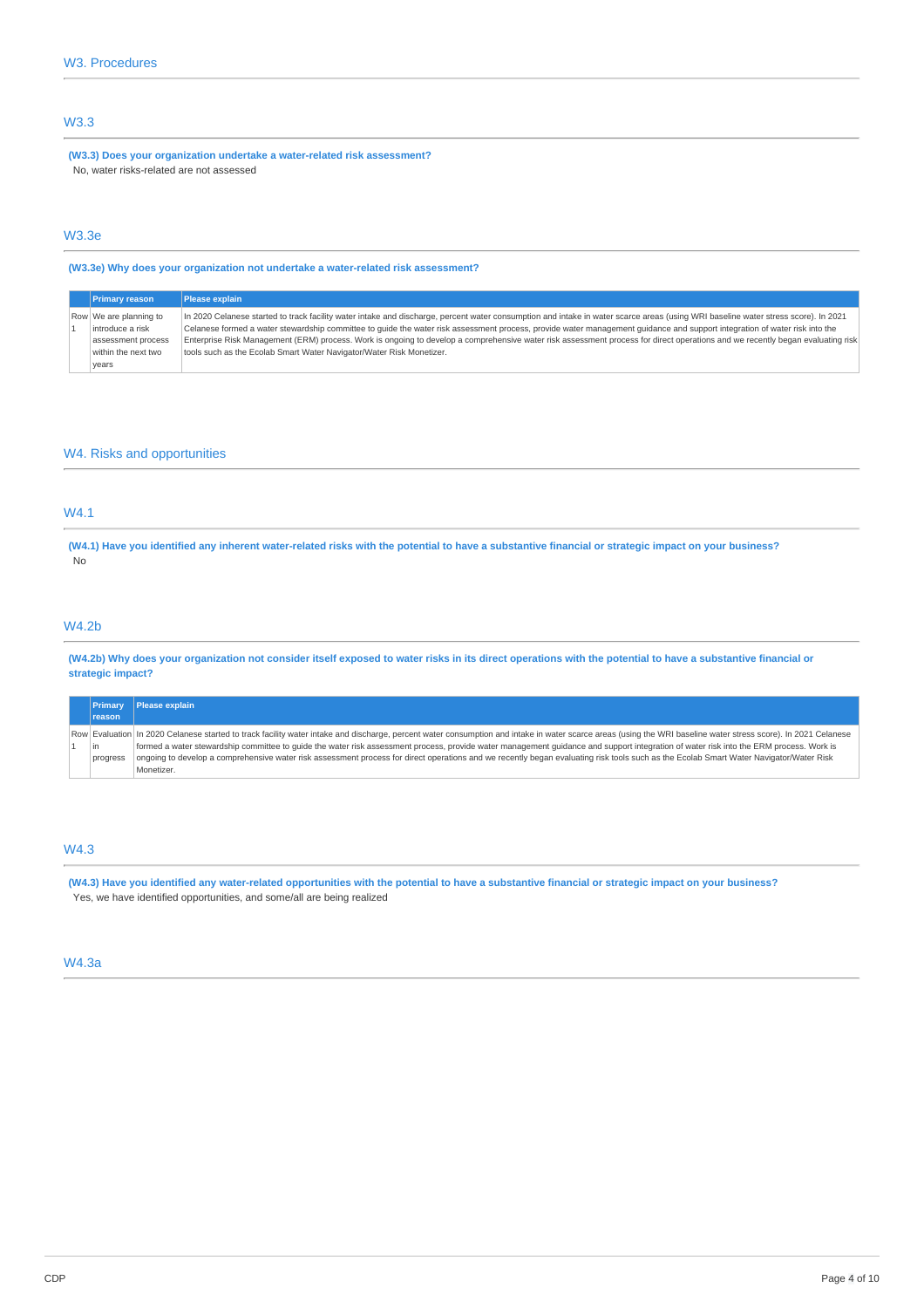#### (W4.3a) Provide details of opportunities currently being realized that could have a substantive financial or strategic impact on your business.

**Type of opportunity** Products and services

#### **Primary water-related opportunity**

Other, please specify (Circular economy products that reduce use of new raw material and environmental impacts)

## **Company-specific description & strategy to realize opportunity**

At Celanese, we strive to create opportunities in which we can offer products and applications that maximize the value of our resources. Through our advancements in circular economy, we are able to renew and restore materials at all phases of a product's life cycle. This reduces the disposal of valuable materials and the amount of new raw materials obtained from our environment, which decreases energy usage and pollution. Examples of Celanese products that illustrate this opportunity include: Recycled content products which are post-industrial or post-consumer that contain recycled content while still maintaining the quality, consistency and performance of the material (Ecomid®, Polifor® , Celanex ® , Impet ®). End-of-Life products that can be restored and reused from the waste stage of life and turned into new materials and products (Blue Ridge®, Clarifoil®).

#### **Estimated timeframe for realization**

Current - up to 1 year

**Magnitude of potential financial impact** Unknown

# **Are you able to provide a potential financial impact figure?**

No, we do not have this figure

**Potential financial impact figure (currency)** <Not Applicable>

**Potential financial impact figure – minimum (currency)** <Not Applicable>

## **Potential financial impact figure – maximum (currency)**

<Not Applicable>

### **Explanation of financial impact**

Overall impact is expected to be positive as market demand for sustainable products increases.

**Type of opportunity** Resilience

#### **Primary water-related opportunity**

Other, please specify (Operation Clean Sweep® commitment to protect waterways)

### **Company-specific description & strategy to realize opportunity**

Celanese recently joined Operation Clean Sweep® a global organization, formed 30-years ago to help industry implement good housekeeping and pellet containment practices to prevent plastics from entering the environment through streams, waterways or oceans. Celanese engineered materials manufacturing facilities strive to implement good practices to prevent plastic pellets from entering storm water that flows into waterways.

### **Estimated timeframe for realization**

Current - up to 1 year

**Magnitude of potential financial impact** Unknown

### **Are you able to provide a potential financial impact figure?** No, we do not have this figure

**Potential financial impact figure (currency)** <Not Applicable>

**Potential financial impact figure – minimum (currency)** <Not Applicable>

## **Potential financial impact figure – maximum (currency)** <Not Applicable>

**Explanation of financial impact**

#### The impact is expected to be minimal as the OCS good practices closely align with our existing facility material handling objectives and corporate stewardship policy.

# W6. Governance

## W6.1

**(W6.1) Does your organization have a water policy?** No, but we plan to develop one within the next 2 years

# W6.2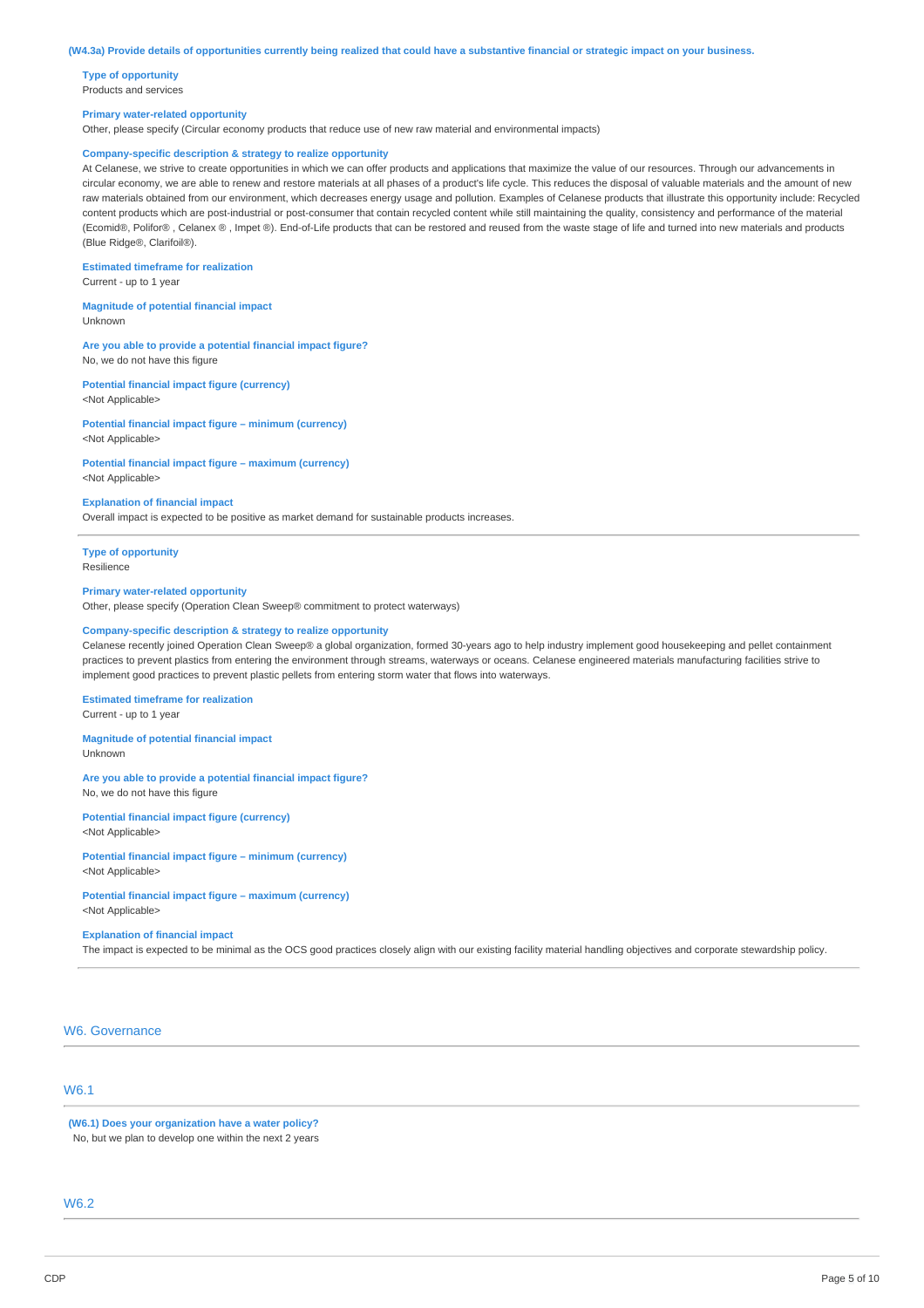## W6.2c

### (W6.2c) Why is there no board-level oversight of water-related issues and what are your plans to change this in the future?

|                     | Primary Board level oversight of water-related issues will be Please explain<br>reason   introduced in the next two years |                                                                                                                                                                                                         |
|---------------------|---------------------------------------------------------------------------------------------------------------------------|---------------------------------------------------------------------------------------------------------------------------------------------------------------------------------------------------------|
| Row None in<br>2020 | 'Yes                                                                                                                      | In April 2021 the Nominating and Corporate Governance Committee charter was updated to provide oversight of public reporting of<br>ESG metrics and targets, which is expected to include water metrics. |

## W6.3

(W6.3) Provide the highest management-level position(s) or committee(s) with responsibility for water-related issues (do not include the names of individuals).

## **Name of the position(s) and/or committee(s)**

Other committee, please specify (Environmental, Social and Governance (ESG) Council )

#### **Responsibility**

Other, please specify (Sustainability strategy and communications)

### **Frequency of reporting to the board on water-related issues**

As important matters arise

#### **Please explain**

The Environmental, Social and Governance (ESG) Council was established by the Celanese CEO in 2019, and the ESG Council reports regularly to the CEO. At least quarterly an update is provided to the board. The ESG Council is led by our SVP and General Counsel and is made up of senior leaders from key ESG-related functional and business areas with special representation from our regional leadership. The purpose of the ESG Council is to develop a strategy and framework for ongoing communications to key stakeholders on ESG topics material to the company's long-term success. ESG recommendations are reviewed for approval by the Executive Leadership Team (ELT) prior to going to the Board for review where appropriate. The ELT is led by the CEO and consists of a small group of the company's most senior executive leaders.

## **Name of the position(s) and/or committee(s)**

Other, please specify (Water Stewardship Committee)

### **Responsibility**

Assessing water-related risks and opportunities

### **Frequency of reporting to the board on water-related issues** Not reported to board

#### **Please explain**

In 2021 Celanese formed a water stewardship committee to guide the water risk assessment process, provide water management guidance and support integration of water risk into the ERM process.

## W6.4

(W6.4) Do you provide incentives to C-suite employees or board members for the management of water-related issues?

| <b>Provide incentives for</b><br>management of water-<br><b>related issues</b> | <b>Comment</b>                                                                                                                                                                                                                                                                                                                                                                             |
|--------------------------------------------------------------------------------|--------------------------------------------------------------------------------------------------------------------------------------------------------------------------------------------------------------------------------------------------------------------------------------------------------------------------------------------------------------------------------------------|
| Row No, and we do not plan to<br>years                                         | The Celanese ESG Council in its advisory role, expects to evaluate and make recommendations on ESG topics material to the company's long-term success, including those<br>introduce them in the next two involving water-related issues. ESG recommendations are reviewed for approval by the Executive Leadership Team (ELT) prior to going to the Board for review where<br>appropriate. |

## W7. Business strategy

# W7.1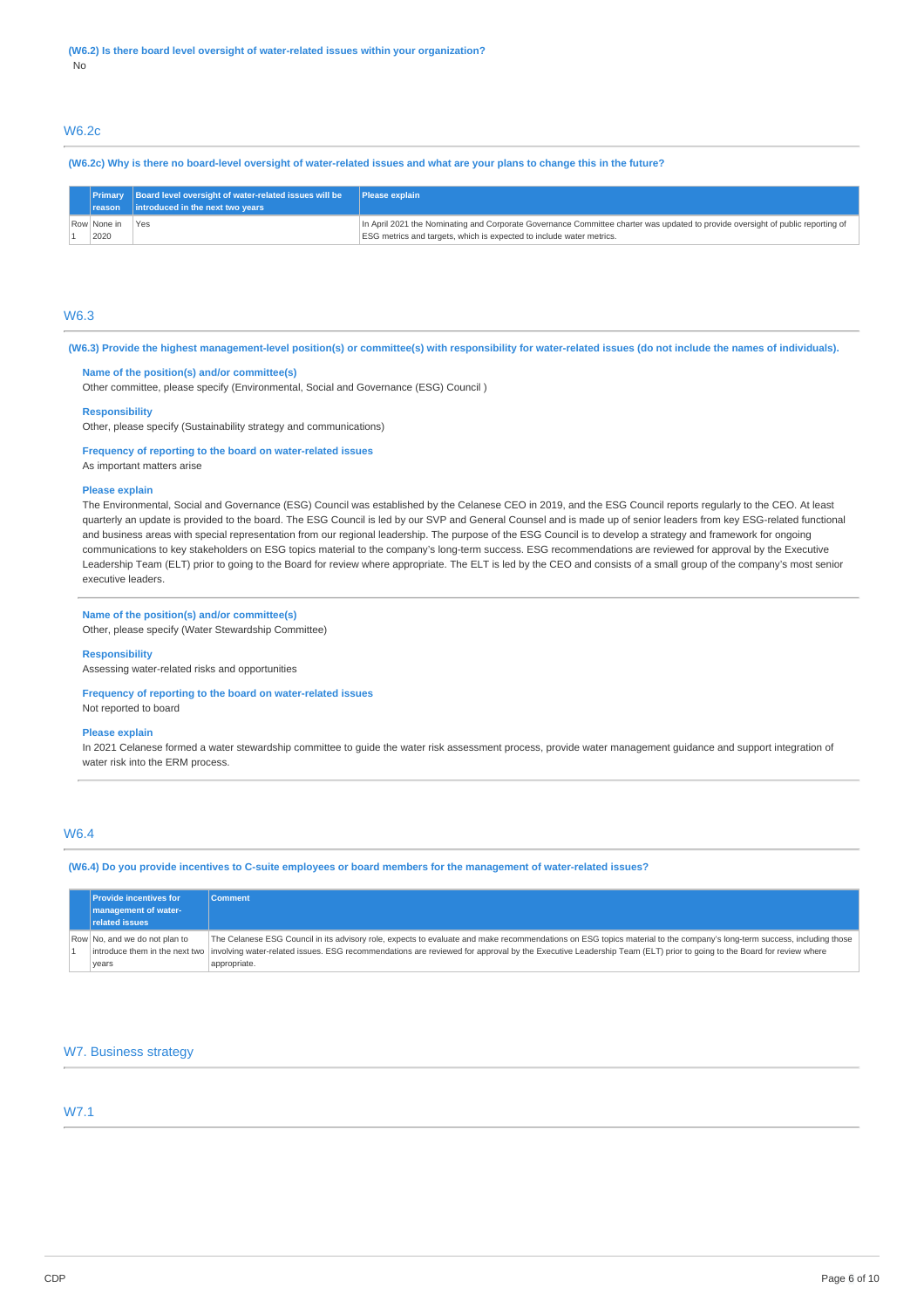## (W7.1) Are water-related issues integrated into any aspects of your long-term strategic business plan, and if so how?

|                                                    | Are water-<br>related<br><b>issues</b><br>integrated?   horizon        | Long-<br>term<br>time<br>(years) | <b>Please explain</b>                                                                                                                                                                                                                                                                                                                                                                                                                                                                                                                                                                                                                                                                                                                                                                                                                                                                                                                                                                                                                                             |
|----------------------------------------------------|------------------------------------------------------------------------|----------------------------------|-------------------------------------------------------------------------------------------------------------------------------------------------------------------------------------------------------------------------------------------------------------------------------------------------------------------------------------------------------------------------------------------------------------------------------------------------------------------------------------------------------------------------------------------------------------------------------------------------------------------------------------------------------------------------------------------------------------------------------------------------------------------------------------------------------------------------------------------------------------------------------------------------------------------------------------------------------------------------------------------------------------------------------------------------------------------|
| Long-<br>term<br>business<br>objectives integrated | Yes, water-<br>related<br><b>issues</b> are                            | $5 - 10$                         | Long-term Celanese recognizes that water is a vital raw material for our business and shared natural resource. Integrating water issues at the product development and<br>operational levels is an ongoing and continuous process.                                                                                                                                                                                                                                                                                                                                                                                                                                                                                                                                                                                                                                                                                                                                                                                                                                |
| Strategy<br>for<br>objectives                      | Yes, water-<br>related<br>achieving issues are<br>long-term integrated | $5 - 10$                         | We have started considering water impacts with the development of our circular economy products that respond to demand for recycled materials (see Section W4.3a).<br>Additionally, at an operational level we recently established a corporate water consumption intensity reduction target to drive more efficient use and reuse of water by 2030. Also,<br>we are moving forward to integrate ESG issues, including water-related into our annual ERM and existing financial planning processes.                                                                                                                                                                                                                                                                                                                                                                                                                                                                                                                                                               |
| Financial<br>planning                              | Yes, water-<br>related<br>issues are<br>integrated                     | $5 - 10$                         | Our business and financial planning processes consider the resources necessary to achieve our long-term water-related objectives in the three areas outlined below. Direct Cost:<br>Utilities costs (including water) are based on usage and efficiency are managed and planned as part of the business and site Annual Operating Plan (AOP) process and annual<br>productivity program and targets. Capital Allocation / Capital Expenditures: When allocating or spending capital for new technology, process efficiency or growth, energy efficiency,<br>waste and water are factors considered as part of the decision process. This is now incorporated into our productivity database to track not only cost savings, but also other<br>environmental impacts/benefits for air emissions, energy, waste, water, and GHG emissions. Acquisitions and Divestment: Sustainability factors are included as part of our initial<br>data requests for any future due diligence which include: energy, efficiency, GHG emissions, waste, water, and air emissions. |

# W8. Targets

# W8.1

**(W8.1) Describe your approach to setting and monitoring water-related targets and/or goals.**

| <b>Levels</b>       |              | Monitoring Approach to setting and monitoring targets and/or goals                                                                                                                                 |  |
|---------------------|--------------|----------------------------------------------------------------------------------------------------------------------------------------------------------------------------------------------------|--|
| for                 | at corporate |                                                                                                                                                                                                    |  |
| targets             | level        |                                                                                                                                                                                                    |  |
| and/or              |              |                                                                                                                                                                                                    |  |
| $ q$ oals           |              |                                                                                                                                                                                                    |  |
| Row Company-        | Targets are  | Celanese has established a corporate water consumption intensity target (m3/MT) of 10% reduction by 2030 by increasing water reuse, recycling and conservation. The baseline                       |  |
| wide                |              | monitored at vear for measuring water performance against this target is 2021. Performance will be monitored at the corporate level and disclosed in our annual Sustainability Report. Recently we |  |
| targets             | the          | committed to publicly disclosing more information on our water-related performance by following the standards established by the Sustainability Accounting Standards Board                         |  |
| and goals corporate |              | Standards for the Chemical Industry.                                                                                                                                                               |  |
|                     | level        |                                                                                                                                                                                                    |  |

# W8.1a

(W8.1a) Provide details of your water targets that are monitored at the corporate level, and the progress made.

**Target reference number** Target 1

**Category of target** Water consumption

**Level** Company-wide

**Primary motivation** Water stewardship

**Description of target** 10% reduction in water consumption intensity (m3/MT) by 2030 starting in 2021

**Quantitative metric** % reduction per unit of production

**Baseline year** 2021

**Start year** 2021

**Target year** 2030

# **% of target achieved**

0

## **Please explain**

Our baseline year for measuring performance with our consumption intensity target is 2021. Percent completion in meeting the water target will be provided in our Sustainability report starting in 2021.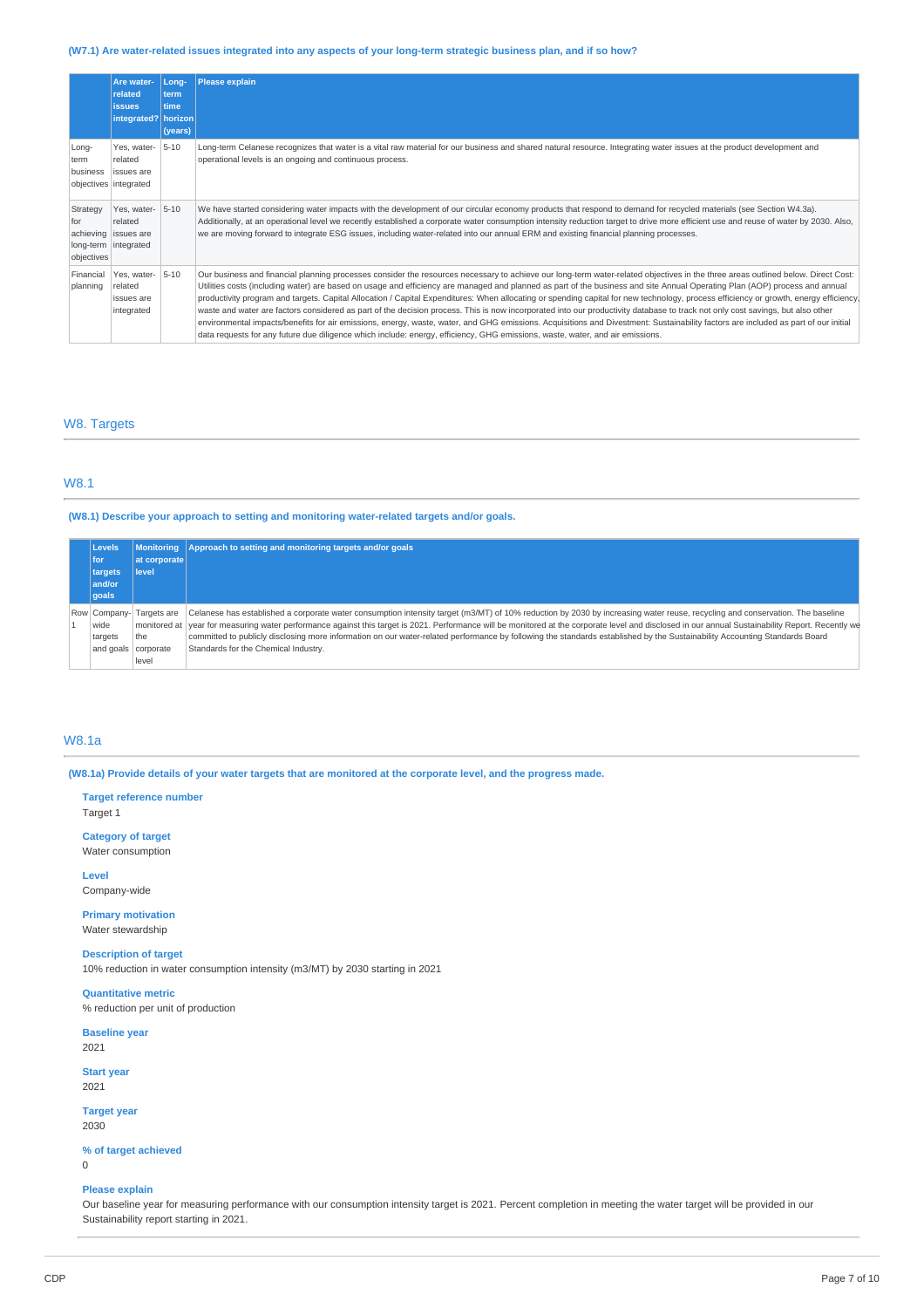# W-FI

(W-FI) Use this field to provide any additional information or context that you feel is relevant to your organization's response. Please note that this field is optional **and is not scored.**

# W10.1

**(W10.1) Provide details for the person that has signed off (approved) your CDP water response.**

|       | JUD UUt                       | <b>Corresponding</b><br>∣ job categor∖ |
|-------|-------------------------------|----------------------------------------|
| Row . | <b>Environmental Director</b> | Environment/Sustainability manager     |

# SW. Supply chain module

# SW0.1

**(SW0.1) What is your organization's annual revenue for the reporting period?**

|       | revenue<br>hnual r |
|-------|--------------------|
| Row 1 | 5655000000<br>.    |
|       |                    |

## SW0.2

**(SW0.2) Do you have an ISIN for your organization that you are willing to share with CDP?** Yes

## SW0.2a

**(SW0.2a) Please share your ISIN in the table below.**

|       | code<br><b>ISIN COUTILI</b> | : identifier (including single check digit)<br>numeric |
|-------|-----------------------------|--------------------------------------------------------|
| Row 1 | UJ                          | 1508701034                                             |

# SW1.1

(SW1.1) Could any of your facilities reported in W5.1 have an impact on a requesting CDP supply chain member? No facilities were reported in W5.1

# SW1.2

**(SW1.2) Are you able to provide geolocation data for your facilities?**

|                      | Are you able to provide geolocation data for your facilities? | ∠omment                                 |
|----------------------|---------------------------------------------------------------|-----------------------------------------|
| $\sqrt{R}$ Row $\pm$ | No, we do not have this data and have no plans to collect it  | 'N/A<br>the contract of the contract of |

# SW2.1

(SW2.1) Please propose any mutually beneficial water-related projects you could collaborate on with specific CDP supply chain members.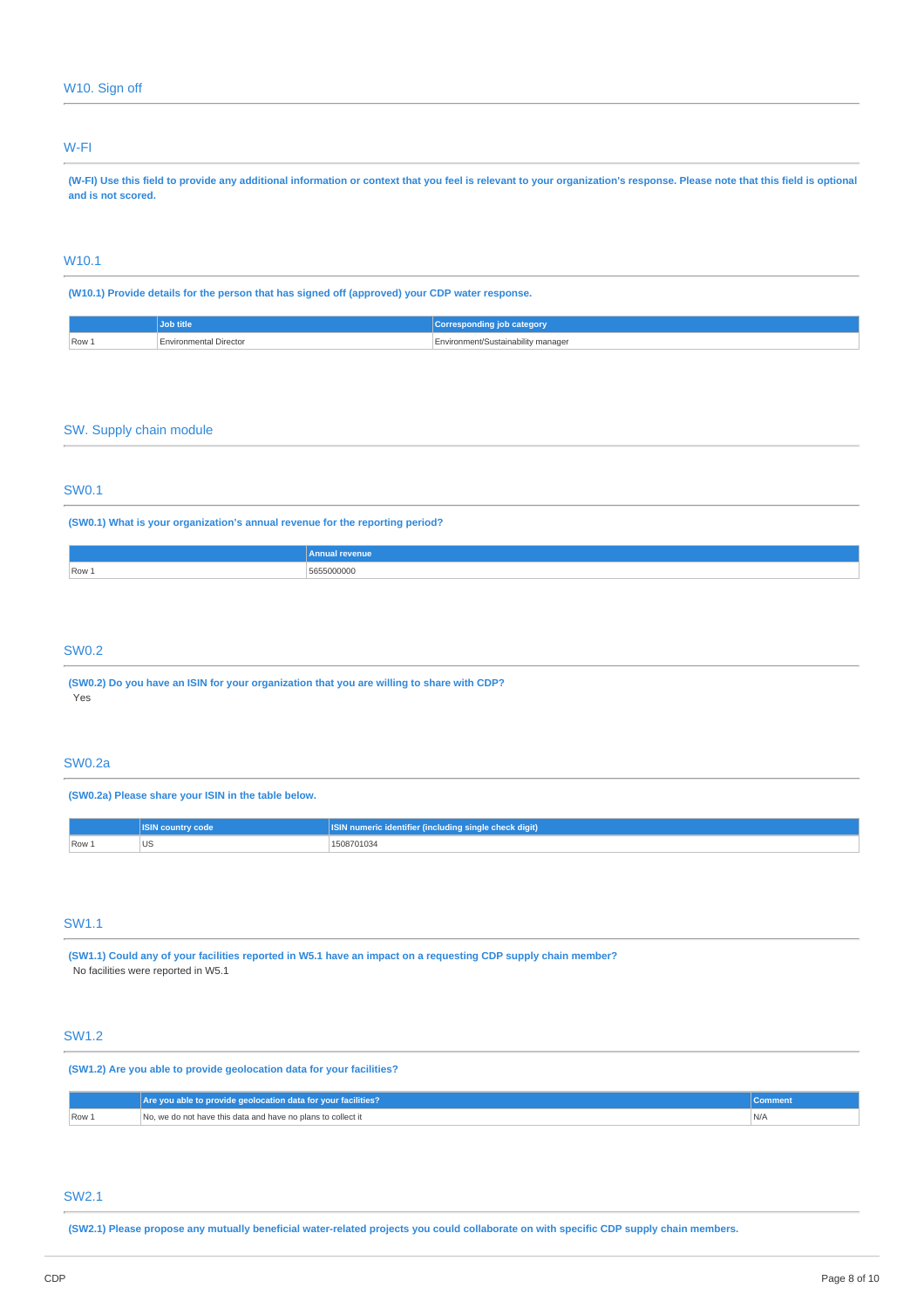# **Requesting member**

Altria Group, Inc.

### **Category of project** Relationship water assessment

**Type of project**

Aligning goals to feed into customers targets and ambitions

#### **Motivation**

As sustainability goals become increasingly important to both parties, an early step in the process is to align on our individual goals and seek common areas of interest to work on together. Goal alignment on Water Security will allow us to understand the importance and priorities of customer goals with respect to water security and waterrelated risks, and to confirm the importance and help prioritize our own goals that would feed into the downstream value chain.

### **Estimated timeframe for achieving project**

Other, please specify (1 - 3 years, depending on customer interest and project details)

### **Details of project**

Unknown at this point. Celanese is interested in learning customer's targets and ambitions in order to discover potential projects of mutual benefit.

### **Projected outcome**

Regular alignment on water security and water risk goals will allow both parties to prioritize and optimize projects that bring the highest value.

**Requesting member**

British American Tobacco

#### **Category of project**

Relationship water assessment

#### **Type of project**

Aligning goals to feed into customers targets and ambitions

#### **Motivation**

As sustainability goals become increasingly important to both parties, an early step in the process is to align on our individual goals and seek common areas of interest to work on together. Goal alignment on Water Security will allow us to understand the importance and priorities of customer goals with respect to water security and waterrelated risks, and to confirm the importance and help prioritize our own goals that would feed into the downstream value chain.

### **Estimated timeframe for achieving project**

Other, please specify (1 - 3 years, depending on customer interest and project details)

#### **Details of project**

Unknown at this point. Celanese is interested in learning customer's targets and ambitions in order to discover potential projects of mutual benefit.

#### **Projected outcome**

Regular alignment on water security and water risk goals will allow both parties to prioritize and optimize projects that bring the highest value.

### **Requesting member**

Imperial Brands

## **Category of project**

Relationship water assessment

## **Type of project**

Aligning goals to feed into customers targets and ambitions

#### **Motivation**

As sustainability goals become increasingly important to both parties, an early step in the process is to align on our individual goals and seek common areas of interest to work on together. Goal alignment on Water Security will allow us to understand the importance and priorities of customer goals with respect to water security and waterrelated risks, and to confirm the importance and help prioritize our own goals that would feed into the downstream value chain.

#### **Estimated timeframe for achieving project**

Other, please specify (1 - 3 years, depending on customer interest and project details)

## **Details of project**

Unknown at this point. Celanese is interested in learning customer's targets and ambitions in order to discover potential projects of mutual benefit.

#### **Projected outcome**

Regular alignment on water security and water risk goals will allow both parties to prioritize and optimize projects that bring the highest value.

# **Requesting member**

JT International SA

#### **Category of project** Relationship water assessment

## **Type of project**

Aligning goals to feed into customers targets and ambitions

### **Motivation**

As sustainability goals become increasingly important to both parties, an early step in the process is to align on our individual goals and seek common areas of interest to work on together. Goal alignment on Water Security will allow us to understand the importance and priorities of customer goals with respect to water security and waterrelated risks, and to confirm the importance and help prioritize our own goals that would feed into the downstream value chain.

#### **Estimated timeframe for achieving project**

Other, please specify (1 - 3 years, depending on customer interest and project details)

#### **Details of project**

Unknown at this point. Celanese is interested in learning customer's targets and ambitions in order to discover potential projects of mutual benefit.